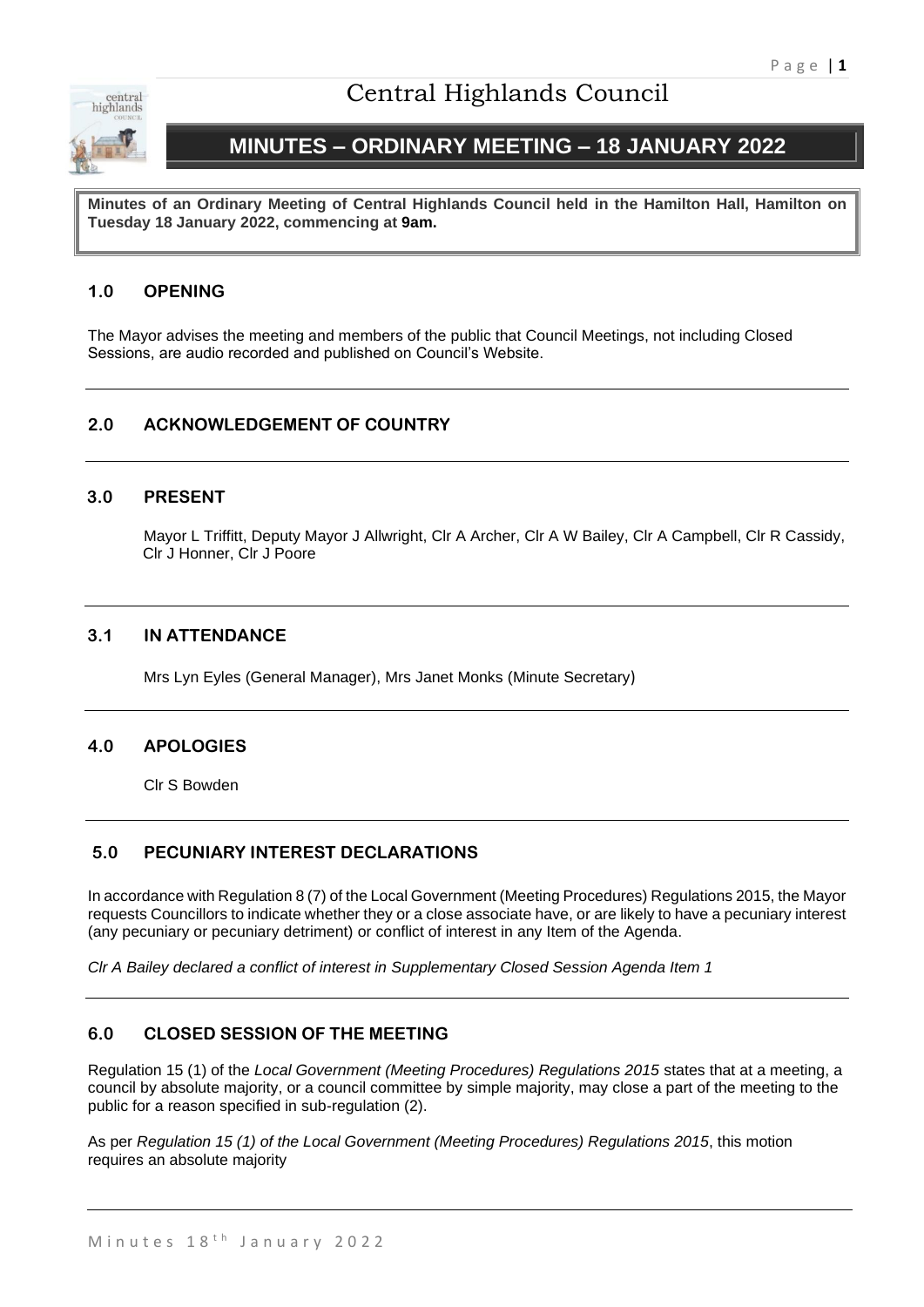#### **Moved:** Cir J Honner **Seconded:** Cir A Campbell

**THAT** pursuant to *Regulation 15 (1) of the Local Government (Meeting Procedures) Regulations 2015*, Council, by absolute majority, close the meeting to the public to consider the following matters in Closed Session

| <b>Item</b><br><b>Number</b> | <b>Matter</b>                                                                                                      | Procedures)<br>(Meeting<br>Local<br>Government<br><b>Regulations 2015</b>                                                                                                                                                                                                                                              |
|------------------------------|--------------------------------------------------------------------------------------------------------------------|------------------------------------------------------------------------------------------------------------------------------------------------------------------------------------------------------------------------------------------------------------------------------------------------------------------------|
| 1                            | Confirmation of the Minutes of the<br>Closed Session of the Ordinary Meeting<br>of Council held on 7 December 2021 | Regulation 15 $(2)(g)$ – information of a personal and<br>confidential nature or information provided to<br>Council on the condition it is kept confidential                                                                                                                                                           |
| $\mathbf{2}$                 | Legal Advice                                                                                                       | Regulation 15 $(4)(a)(b)$ – legal action taken by, or<br>involving council; or possible future legal action that<br>may be taken, or may involve, the council                                                                                                                                                          |
| 3                            | Supplementary Closed Session Agenda<br>Item 1 - Confidential Matter                                                | Regulation 15 $(2)(g)$ – information of a personal and<br>confidential nature or information provided to<br>Council on the condition it is kept confidential                                                                                                                                                           |
| 4                            | Supplementary Closed Session Agenda<br>Item 2 – Request for Leave of Absence                                       | Regulation $15(2)(h)$ – applications by councillors<br>for leave of absence                                                                                                                                                                                                                                            |
| 5                            | Consideration of Matters for Disclosure<br>to the Public                                                           | Regulation 15 (8) - While in a closed meeting, the<br>Council, or Council Committee, is to consider<br>whether any discussions, decisions, reports or<br>documents relating to that closed meeting are to be<br>kept confidential or released to the public, taking<br>into account privacy and confidentiality issues |

#### **CARRIED**

#### **FOR the Motion**

Mayor L Triffitt, Deputy Mayor J Allwright, Clr A Archer, Clr A Bailey, Clr A Campbell, Clr R Cassidy, Clr J Honner, Clr J Poore

# **6.1 MOTION OUT OF CLOSED SESSION**

**Moved:** Clr J Honner **Seconded:** Clr R Cassidy

**THAT** the Council:

- (1) Having met and dealt with its business formally move out of closed session:
- (2) Resolved to report that it has determined the following:

| <b>Item</b><br><b>Number</b> | <b>Matter</b>                                                                                                      | <b>Outcome</b>                                                                                                |
|------------------------------|--------------------------------------------------------------------------------------------------------------------|---------------------------------------------------------------------------------------------------------------|
|                              | Confirmation of the Minutes of the<br>Closed Session of the Ordinary Meeting<br>of Council held on 7 December 2021 | Minutes of the Closed Session of the Ordinary<br>Meeting of Council held on 7 December 2021 were<br>confirmed |
|                              | Legal Advice                                                                                                       | Council received and noted the legal advice                                                                   |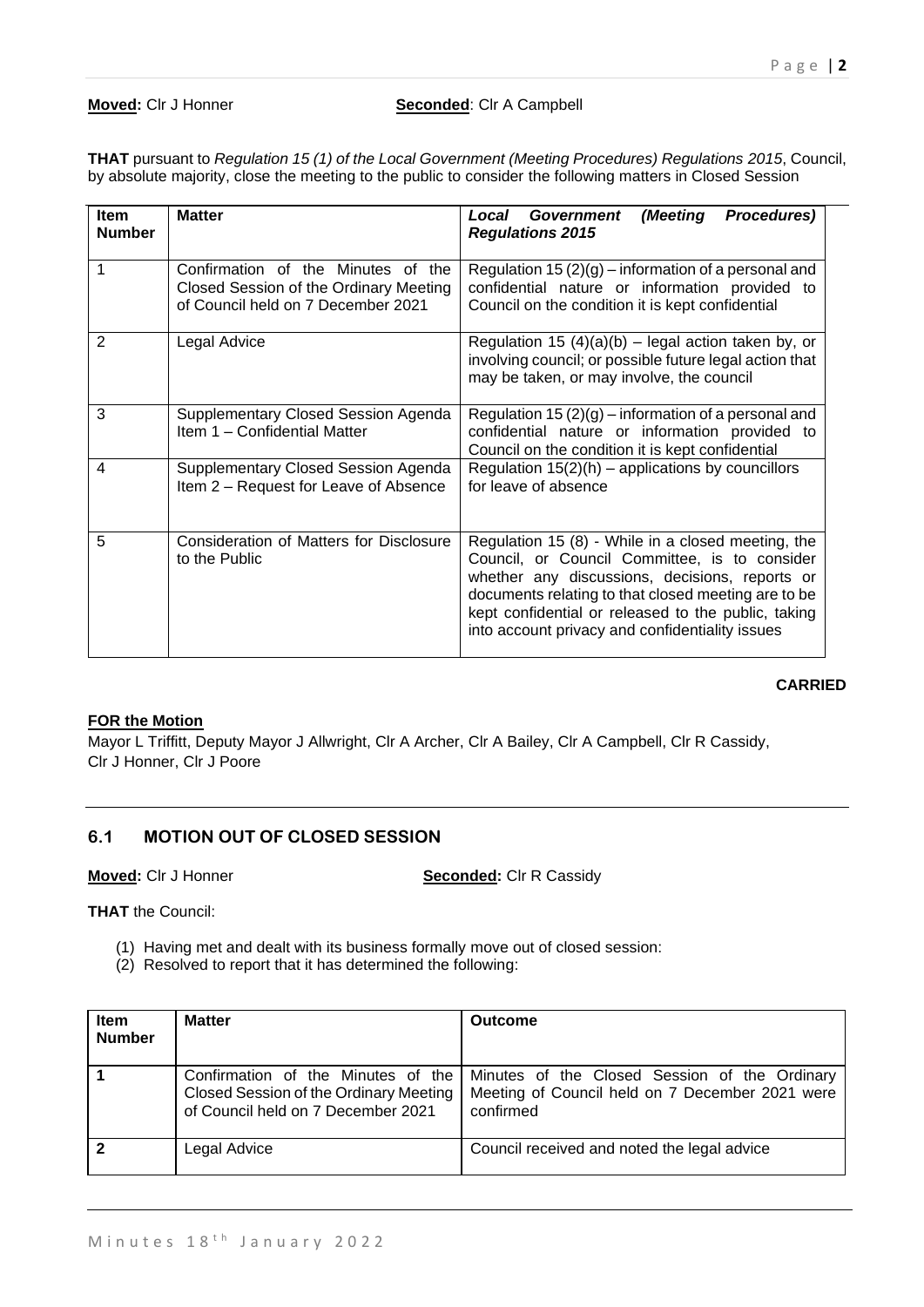|   | Session  <br>Supplementary<br>Closed<br>Agenda Item 1 - Confidential Matter | The matter was discussed and noted                                                                                                                                         |
|---|-----------------------------------------------------------------------------|----------------------------------------------------------------------------------------------------------------------------------------------------------------------------|
|   | Supplementary<br>Session  <br>Closed<br>Absence                             | Leave of Absence was granted to CIr Scott Bowden<br>Agenda Item 2 – Request for Leave of   for the February, March and April 2022 Council and<br><b>Committee Meetings</b> |
| 5 | <b>Consideration of Matters for Disclosure</b><br>to the Public             | Matters were considered                                                                                                                                                    |

#### **CARRIED**

#### **FOR the Motion**

Mayor L Triffitt, Deputy Mayor J Allwright, Clr A Archer, Clr A Bailey, Clr A Campbell, Clr R Cassidy, Clr J Honner, Clr J Poore

# **OPEN MEETING TO PUBLIC**

Due to COVID-19 a limit of 4 members of the public, at any one time will be applied.

*Mr G Rogers, Manager DES attended the meeting at 10.04*

*Mr Jason Branch, Manager Works & Services attended the meeting at 10.04*

# **7.0 DEPUTATIONS**

**10.15am** Delegation - re Ellendale playground equipment – arrived at 10.30 **10.30am** David Jones – re assistance Ouse Golf Club - arrived at 10.50

### **7.1 PUBLIC QUESTION TIME**

Mrs Victoria Onslow

#### **8.0 MAYORAL COMMITMENTS**

#### 1 December 2021 to 12 January 2022

| 02 December 2021 | <b>Bothwell District School - Annual Presentations</b> |
|------------------|--------------------------------------------------------|
| 04 December 2021 | Opening of Carols & Twilight Market - Hamilton         |
| 06 December 2021 | Southern Central Subregion meeting - Pontville         |
| 07 December 2021 | Annual General Meeting of Council - Bothwell           |
| 07 December 2021 | <b>Ordinary Meeting of Council - Bothwell</b>          |
| 08 December 2021 | <b>Bothwell Bicentennial Workforce Group Meeting</b>   |
| 08 December 2021 | Ouse District School – Annual Presentations            |
| 13 December 2021 | Citizenship Ceremony - Hamilton                        |
| 14 December 2021 | <b>Westerway Primary School - Annual Presentations</b> |
| 14 December 2021 | Ash Cottage Christmas Party                            |
| 16 December 2021 | Gretna Volunteer Fire Brigade Christmas BBQ            |
| 18 December 2021 | Central Highlands Men's Shed Christmas Luncheon        |
| 18 December 2021 | Community Fund Raiser - Ouse                           |
| 23 December 2021 | Council Staff - Christmas BBQ                          |
|                  |                                                        |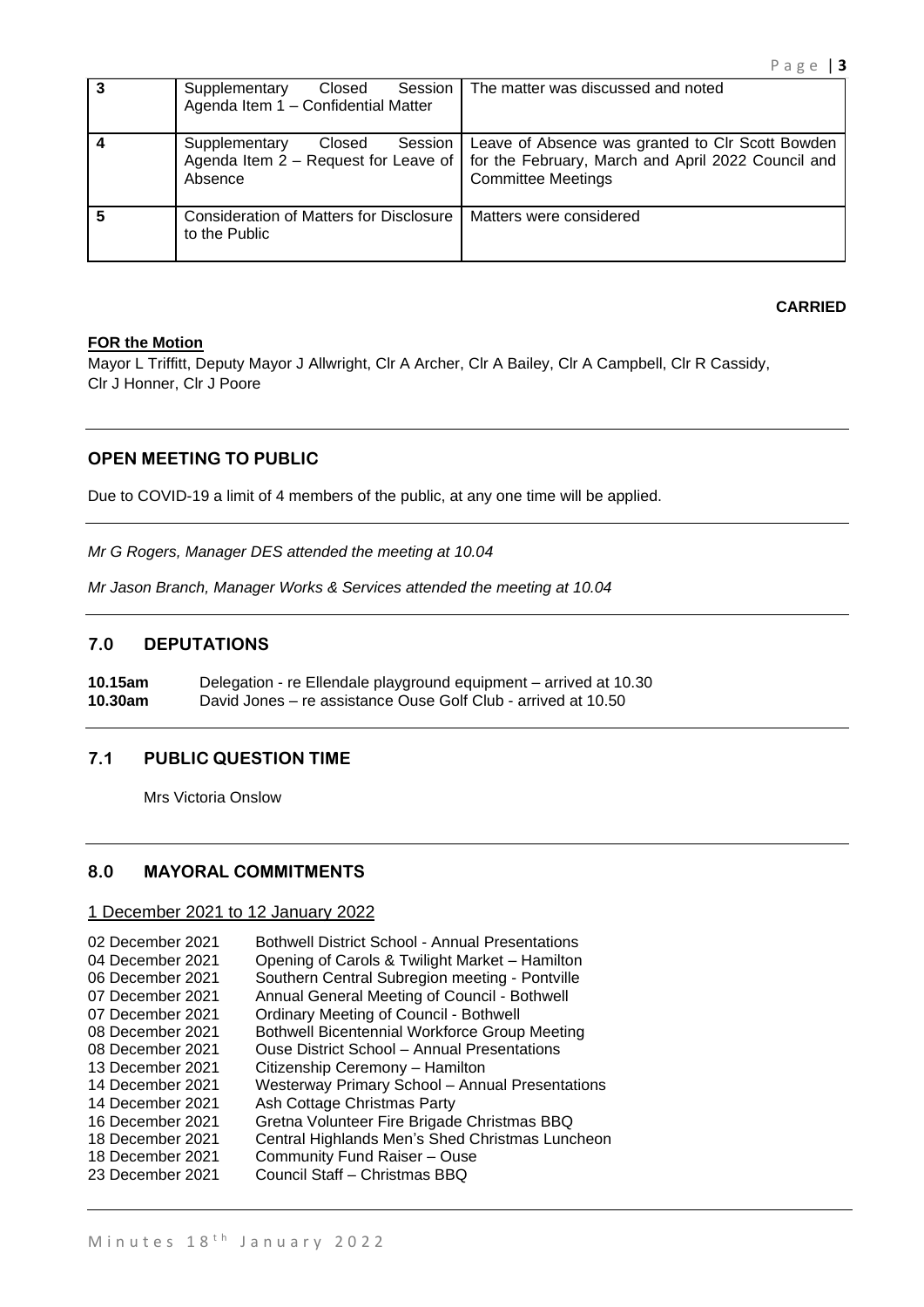- Business of Council x 13
- Ratepayer and community members communications x 10
- Elected Members communications
- Central Highlands Council Management communications x4

# **8.1 COUNCILLOR COMMITMENTS**

#### *Deputy Mayor J Allwright*

| 07 December 2021<br>07 December 2021    | Annual General Meeting of Council - Bothwell<br><b>Ordinary Meeting of Council - Bothwell</b> |
|-----------------------------------------|-----------------------------------------------------------------------------------------------|
| <b>Cir A Archer</b><br>07 December 2021 | Annual General Meeting of Council - Bothwell                                                  |
| 07 December 2021                        | <b>Ordinary Meeting of Council - Bothwell</b>                                                 |
| <b>CIr A Bailey</b>                     |                                                                                               |
| 07 December 2021<br>07 December 2021    | Annual General Meeting of Council - Bothwell<br><b>Ordinary Meeting of Council - Bothwell</b> |
|                                         |                                                                                               |
| <b>CIr S Bowden</b><br>07 December 2021 |                                                                                               |
| 07 December 2021                        | Annual General Meeting of Council - Bothwell<br><b>Ordinary Meeting of Council - Bothwell</b> |
|                                         |                                                                                               |
| <b>CIr A Campbell</b>                   |                                                                                               |
| 07 December 2021                        | Annual General Meeting of Council - Bothwell                                                  |
| 07 December 2021                        | <b>Ordinary Meeting of Council - Bothwell</b>                                                 |
| 08 December 2021                        | <b>Bothwell Bicentennial Workforce Group Meeting</b>                                          |
| <b>CIr R Cassidy</b>                    |                                                                                               |
| 07 December 2021                        | Annual General Meeting of Council - Bothwell                                                  |
| 07 December 2021                        | <b>Ordinary Meeting of Council - Bothwell</b>                                                 |
| <b>CIr J Honner</b>                     |                                                                                               |
| 02 December 2021                        | Bothwell District School - Annual School Presentation                                         |
| 07 December 2021                        | Annual General Meeting of Council - Bothwell                                                  |
| 07 December 2021                        | <b>Ordinary Meeting of Council - Bothwell</b>                                                 |
| 08 December 2021                        | <b>Bothwell Bicentennial Workforce Group Meeting</b>                                          |
| <b>CIr J Poore</b>                      |                                                                                               |
| 07 December 2021                        | Annual General Meeting of Council - Bothwell                                                  |
| 07 December 2021                        | <b>Ordinary Meeting of Council - Bothwell</b>                                                 |
|                                         |                                                                                               |

# **STATUS REPORT COUNCILLORS**

# **8.2 GENERAL MANAGER'S COMMITMENTS**

NIL – On Annual Leave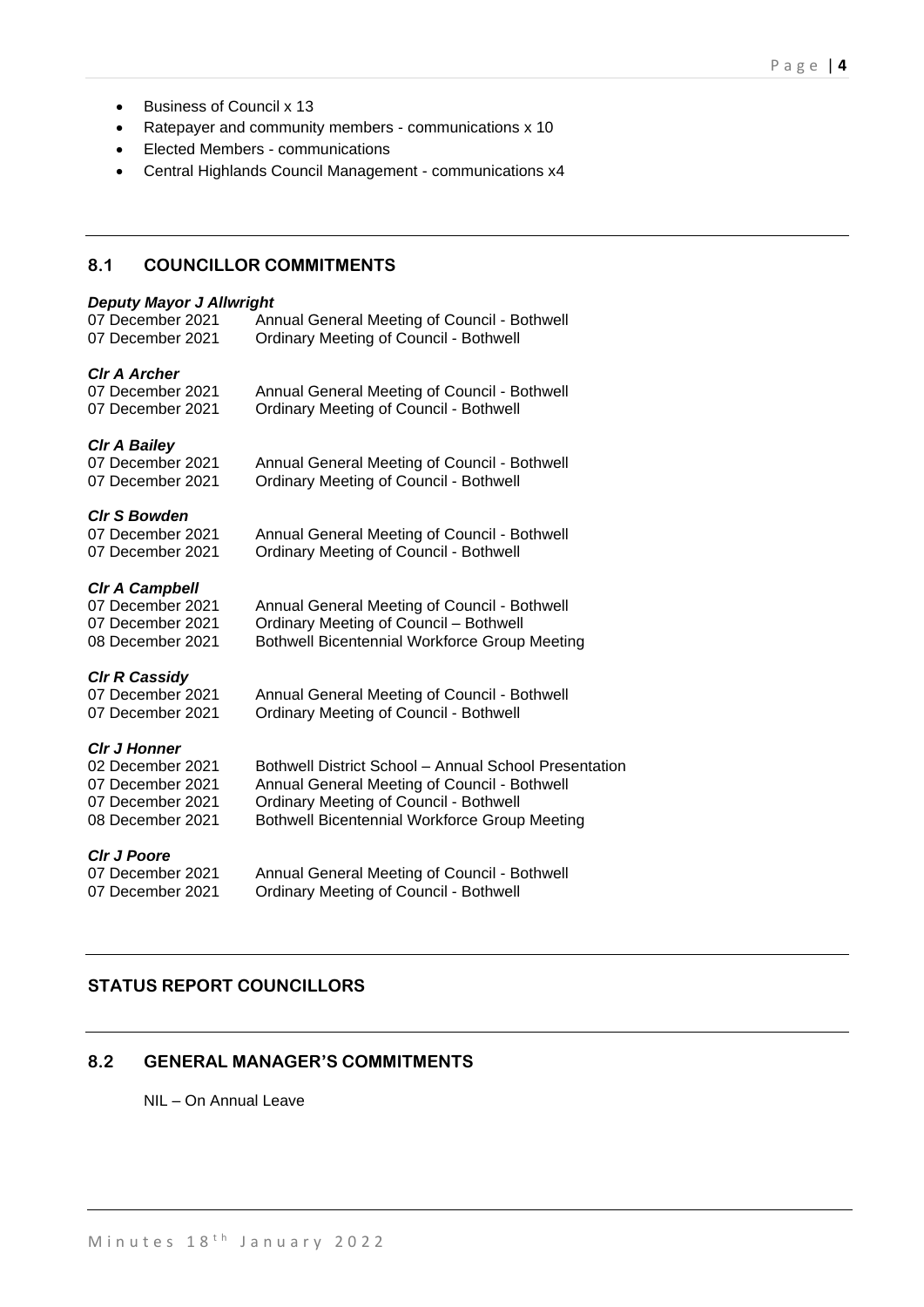# **8.3 DEPUTY GENERAL MANAGER'S COMMITMENTS**

| 07 December 2021 | Annual General Meeting of Council - Bothwell  |
|------------------|-----------------------------------------------|
| 07 December 2021 | <b>Ordinary Meeting of Council - Bothwell</b> |
| 08 December 2021 | <b>Bicentennial Workforce Group Meeting</b>   |
| 08 December 2021 | Joint Consultative Committee Meeting          |
| 10 December 2021 | LT Public Sector 2021 Risk Report Launch      |
| 13 December 2021 | Citizenship ceremony                          |
| 16 December 2021 | Meeting with Volunteering Tasmania            |
| 20 December 2021 | <b>SRSRC COVID Update Meeting via Teams</b>   |
|                  |                                               |

# **9.0 NOTIFICATION OF COUNCIL WORKSHOPS HELD**

#### **9.1 FUTURE WORKSHOPS**

IT workshop with IT Technician to be organised to assist Elected Members navigate functions of upgraded iPads - date to be confirmed

#### **10.0 MAYORAL ANNOUNCEMENTS**

Mayor Triffitt read out communications received in relation to the repairs of the Footbridge at Ouse.

Advice received from Denise McIntyre, General Manager STATE ROADS | Department of State Growth, indicated that remediation works will commence 31 January 2022 and will take up to 3 weeks to complete, weather permitting.

### **11.0 MINUTES**

#### **11.1 RECEIVAL DRAFT MINUTES ORDINARY MEETING 7th DECEMBER 2021**

**Moved:** Clr J Honner **Seconded:** Clr A Campbell

THAT the Draft Minutes of the Ordinary Meeting of Council held on Tuesday 7<sup>th</sup> December 2021 be received.

**CARRIED**

#### **FOR the Motion**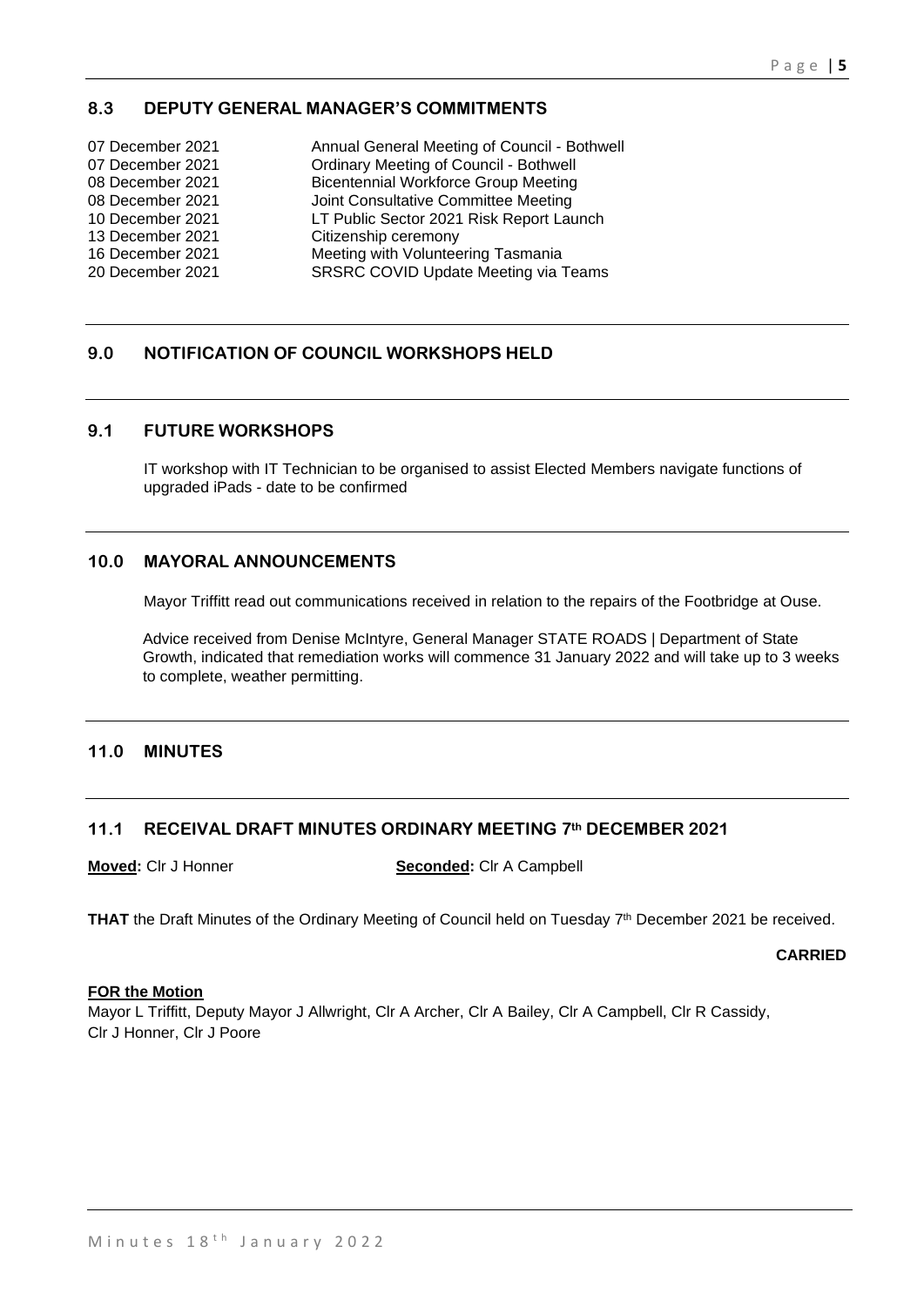# **11.2 CONFIRMATION OF DRAFT MINUTES ORDINARY MEETING 7TH DECEMBER 2021**

**Moved:** Clr J Poore **Seconded:** Clr R Cassidy

**THAT** the Draft Minutes of the Ordinary Meeting of Council held on Tuesday 7<sup>th</sup> December 2021 be confirmed.

**CARRIED**

### **FOR the Motion**

Mayor L Triffitt, Deputy Mayor J Allwright, Clr A Archer, Clr A Bailey, Clr A Campbell, Clr R Cassidy, Clr J Honner, Clr J Poore

# **11.3 RECEIVAL DRAFT MINUTES OF THE ANNUAL GENERAL MEETING OF COUNCIL**

**Moved:** Clr J Honner **Seconded:** Clr A Bailey

**THAT** the Draft Minutes of the Annual General Meeting of Council held on Tuesday  $7<sup>th</sup>$  December 2021 be received.

**CARRIED**

#### **FOR the Motion**

Mayor L Triffitt, Deputy Mayor J Allwright, Clr A Archer, Clr A Bailey, Clr A Campbell, Clr R Cassidy, Clr J Honner, Clr J Poore

# **11.4 RECEIVAL DRAFT MINUTES OF THE BICENTENNIAL WORKFORCE GROUP MEETING**

**Moved:** Clr A Campbell **Seconded:** Clr J Honner

**THAT** the Draft Minutes of the Bicentennial Workforce Group Meeting held on Wednesday 8<sup>th</sup> December be received.

#### **CARRIED**

#### **FOR the Motion**

Mayor L Triffitt, Deputy Mayor J Allwright, Clr A Archer, Clr A Bailey, Clr A Campbell, Clr R Cassidy, Clr J Honner, Clr J Poore

#### **12.0 BUSINESS ARISING:**

- 15.1 Correspondence sent by Senior Planner;
- 15.2 Correspondence sent by Development & Environmental Services Manager;
- 15.3 Policy updated
- 16.1 Item defer to January Meeting
- 16.3 Correspondence sent by Works and Service Manager;
- 16.4 Correspondence sent by Works and Service Manager;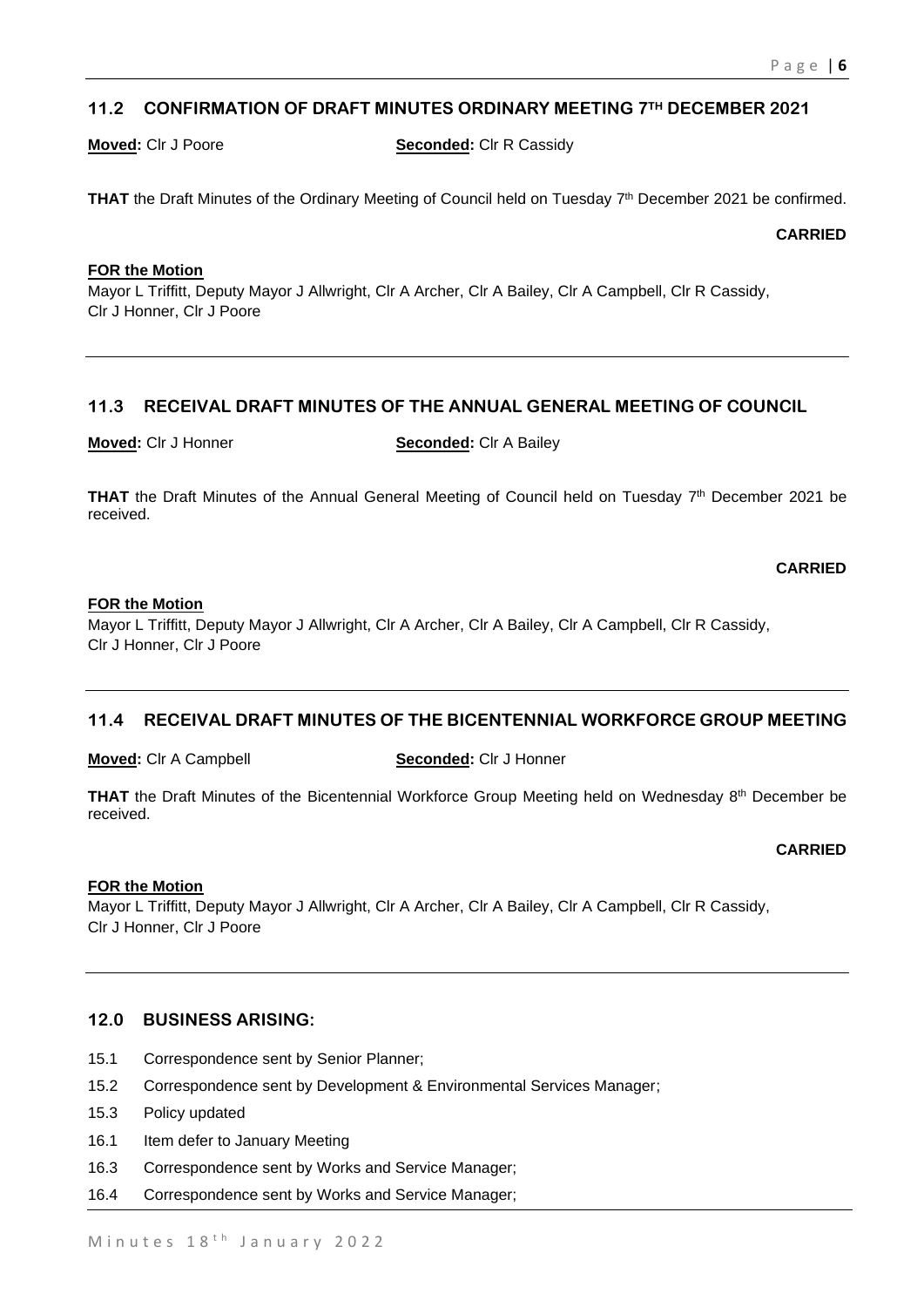- 16.5 Correspondence sent by Works and Service Manager;
- 16.6 Correspondence sent by Acting General Manager;
- 17.1 Item defer to January Meeting
- 17.2 Survey conducted;
- 17.9 Item defer to January Meeting;

# **13.0 DERWENT CATCHMENT PROJECT REPORT**

**Moved:** Deputy Mayor J Allwright **Seconded:** Clr J Poore

**THAT** the Derwent Catchment Project Monthly Report be received.

#### **FOR the Motion**

Mayor L Triffitt, Deputy Mayor J Allwright, Clr A Archer, Clr A Bailey, Clr A Campbell, Clr R Cassidy, Clr J Honner, Clr J Poore

#### **14.0 FINANCE REPORT**

**Moved:** Clr A Campbell **Seconded:** Clr R Cassidy

**THAT** the Finance Reports be received.

**CARRIED**

**CARRIED**

#### **FOR the Motion**

Mayor L Triffitt, Deputy Mayor J Allwright, Clr A Archer, Clr A Bailey, Clr A Campbell, Clr R Cassidy, Clr J Honner, Clr J Poore

### **15.0 DEVELOPMENT & ENVIRONMENTAL SERVICES**

In accordance with Regulation 25(1) of the Local Government (Meeting Procedures) Regulations 2015, the Mayor advises that the Council intends to act as a Planning Authority under the Land Use Planning and Approvals Act 1993, to deal with the following items:

**Moved:** Clr A Bailey **Seconded:** Clr R Cassidy

**THAT** the Development & Environmental Services Report be received.

**CARRIED**

#### **FOR the Motion**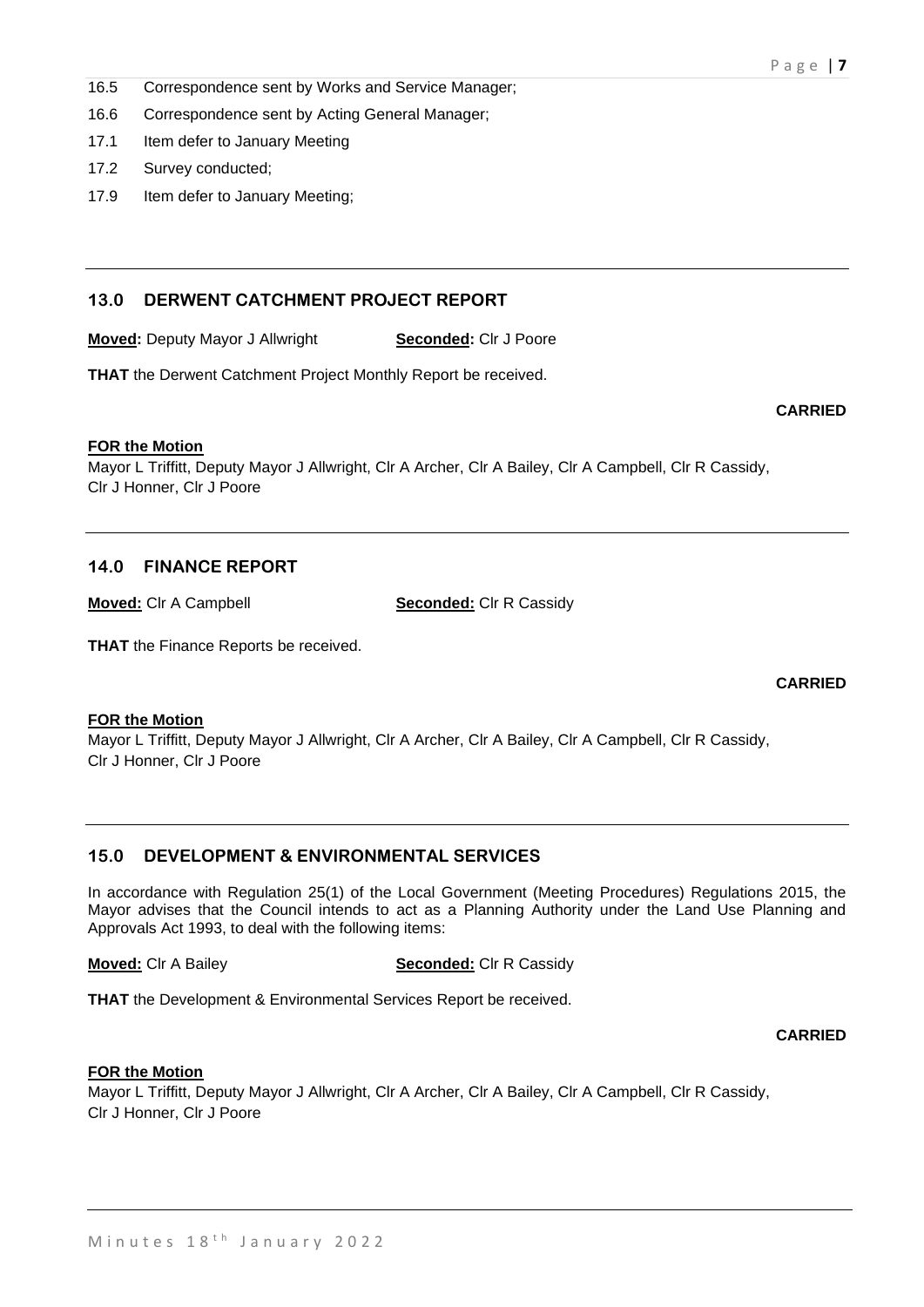# **15.1 DRAFT CENTRAL HIGHLANDS LOCAL PROVISIONS SCHEDULE – LANDSCAPE PROTECTION ISSUE**

Motion 1

**Moved:** R Cassidy **Seconded:** J Honner

THAT it be determined that:

- A. Information requested by TPC be supplied by CHC (being an amended Summary Table in the Report, copy of Scenic Protection Area overlay map, and a list of affected titles)
- B. TPC to advise that scenic protection of Central Highlands is supported including the proposed SPA which should be treated as an amendment to the LPS under Section 35KB of the Act so the proposed provisions can be redefined, the SPA overlay areas to be reviewed, expert input made, and public and landholder consultation be made.

**LOST 5/3**

**For the Motion** Mayor L Triffitt, Clr R Cassidy, Clr J Honner **Against the Motion** Deputy Mayor J Allwright, Clr A Archer, Clr A Bailey, Clr A Campbell, Clr J Poore

**Motion 2**

**Moved:** Deputy Mayor J Allwright **Seconded:** Clr A Bailey

**THAT** it be determined that:

- A. The exhibited Draft Local Provision Schedule not be amended to include a Scenic Protection Area Overlay or a Scenic Road Corridor Overlay.
- B. A project to analyse landscape values and consult with the community and develop drafts of potential Scenic Protection Area Overlay(s) and/or Scenic Road Corridor Overlay(s), be scoped and costed, and presented to a future Council meeting.

**CARRIED 5/3**

**For the Motion** Deputy Mayor J Allwright, Clr A Archer, Clr A Bailey, Clr A Campbell, Clr J Poore **Against the Motion** Mayor L Triffitt, Clr R Cassidy, Clr J Honner

# **15.2 DRAFT CENTRAL HIGHLANDS LOCAL PROVISIONS SCHEDULE – HEARINGS**

**Moved:** Clr J Honner **Seconded:** Clr J Poore

**THAT** the information be noted.

**CARRIED**

#### **FOR the Motion**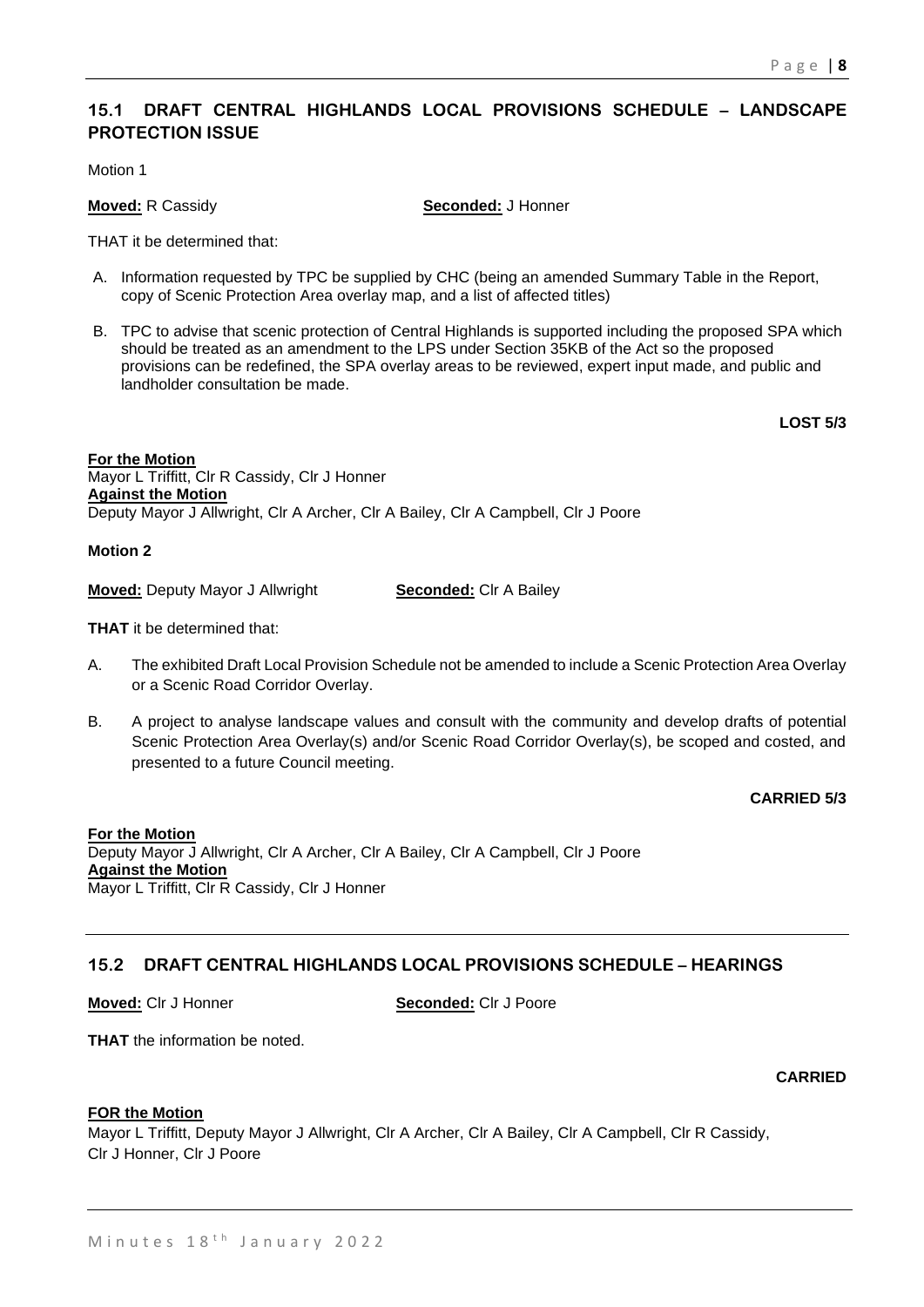**CARRIED**

**Moved:** Clr J Honner **Seconded:** A Campbell

THAT Council move to Agenda Item 7 – Deputations.

#### **FOR the Motion**

Mayor L Triffitt, Deputy Mayor J Allwright, Clr A Archer, Clr A Bailey, Clr A Campbell, Clr R Cassidy, Clr J Honner, Clr J Poore

# **7. DEPUTATIONS**

# **7.1 DELEGATION – RE ELLENDALE PLAYGROUND EQUIPMENT**

In attendance Wendy Holdsworth, Advanced Skills Teacher, Westerway Primary School, Shannon Ransley, Harry and Nash Ransley.

Nash Ransley addressed Council and highlighted the need for additional play equipment to be installed to cover all age groups. Nash shared images of the preferred equipment and advised Council that they had obtained a grant of \$1,500 from the Salvation Army for improvements to the playground equipment.

**Moved:** Clr R Cassidy **Seconded:** Clr J Poore

**THAT** Council approves the purchase of the playground equipment at the cost of \$5300 plus installation costs and the Works & Services Manager facilitate the installation of the playground equipment as soon as possible.

**CARRIED**

#### **FOR the Motion**

Mayor L Triffitt, Deputy Mayor J Allwright, Clr A Archer, Clr A Bailey, Clr A Campbell, Clr R Cassidy, Clr J Honner, Clr J Poore

# **7.2 OUSE COUNTRY COMMUNITY CLUB – MR DAVID JONES**

Mr Jones advised Council that the club was struggling to maintain the course at certain periods throughout the year (mainly the months of October, November, and December) and requested Council support. Mr Jones went on to say the lack of maintenance of the fairways could affect the viability of the golf club and community centre in the long term.

**Moved:** Clr A Archer **Seconded:** Clr J Honner

**THAT** the Works & Services Manager obtain quotes from contractors to assist the Ouse Country Community Club with controlling growth on fairways one day a month or as required, report back to Council with the outcome.

#### **CARRIED 7/1**

#### **FOR the Motion**

Mayor L Triffitt, Deputy Mayor J Allwright, Clr A Archer, Clr A Bailey, Clr A Campbell, Clr J Honner, Clr J Poore **Against the Motion**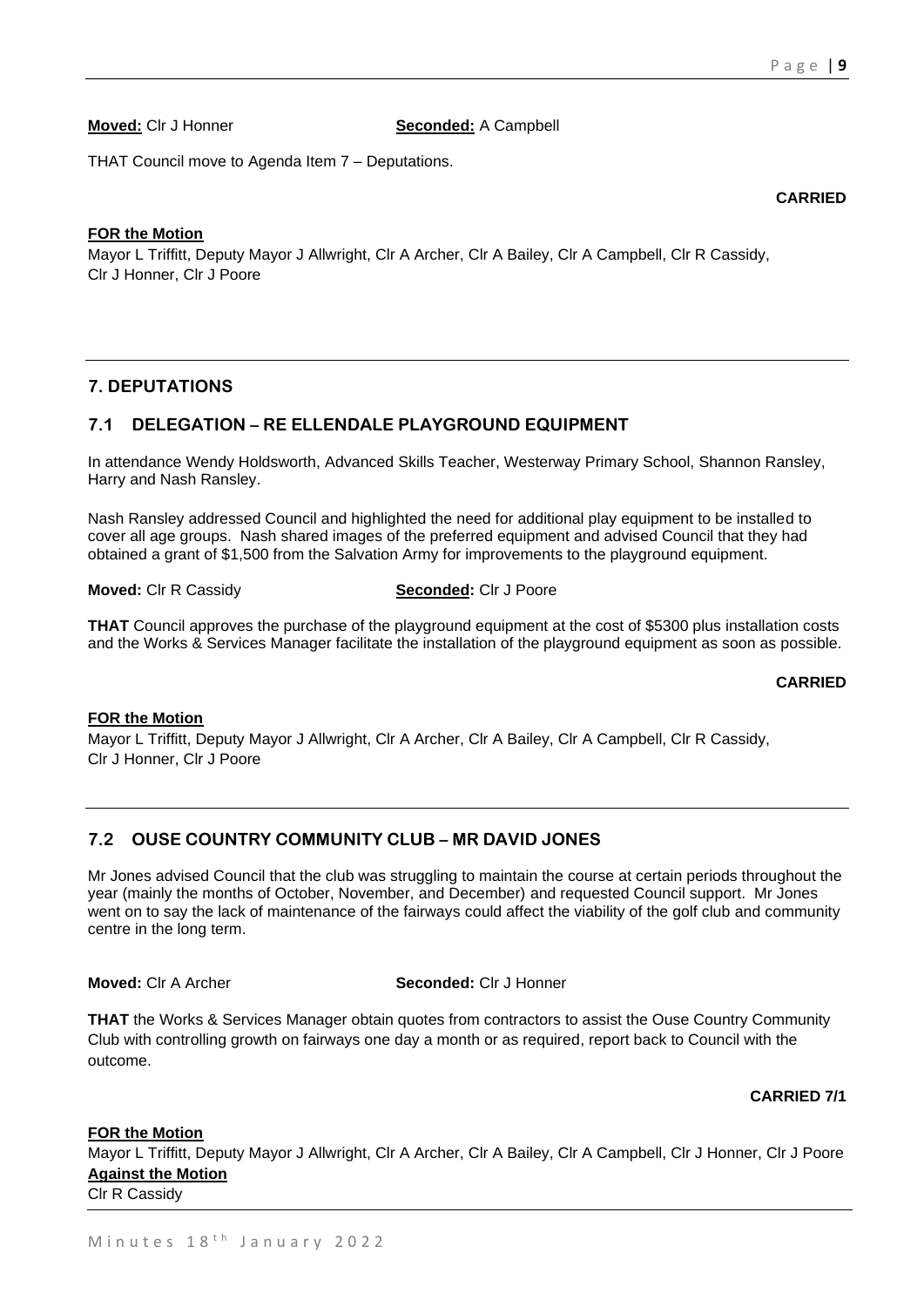**Moved:** Clr J Honner **Seconded:** A Campbell

THAT Council return to the Development & Environmental Services Agenda Item 15, at 15.3

**CARRIED**

#### **FOR the Motion**

Mayor L Triffitt, Deputy Mayor J Allwright, Clr A Archer, Clr A Bailey, Clr A Campbell, Clr R Cassidy, Clr J Honner, Clr J Poore

# **15.3 AUSTRALIA DAY CELEBRATION AT THE BOTHWELL SWIMMING POOL**

**Moved:** Clr J Poore **Seconded:** Deputy Mayor J Allwright

**THAT** Council allocate \$350 for the purchase of pool inflatables and for a BBQ at the Bothwell Swimming Pool on Wednesday 26<sup>th</sup> January 2022.

### **CARRIED 7/1**

#### **FOR the Motion**

Mayor L Triffitt, Deputy Mayor J Allwright, Clr A Archer, Clr A Bailey, Clr A Campbell, Clr J Honner, Clr J Poore **Against the Motion**

Clr R Cassidy

# **15.4 BOTHWELL RECREATION GROUND GRANDSTAND**

**Moved:** Clr R Cassidy **Seconded:** Clr J Honner

**THAT** Council in its 2022/2023 budget deliberations allocate funds to engage a consultant to prepare a costing for the replacement of the grandstand at the Bothwell Recreational Grounds.

#### **CARRIED**

#### **FOR the Motion**

Mayor L Triffitt, Deputy Mayor J Allwright, Clr A Archer, Clr A Bailey, Clr A Campbell, Clr R Cassidy, Clr J Honner, Clr J Poore

# **15.5 BOTHWELL WASTE TRANSFER STATION**

The Bothwell Waste Transfer Station currently has a shed and toilet facilities for the caretaker.

#### **NOTED**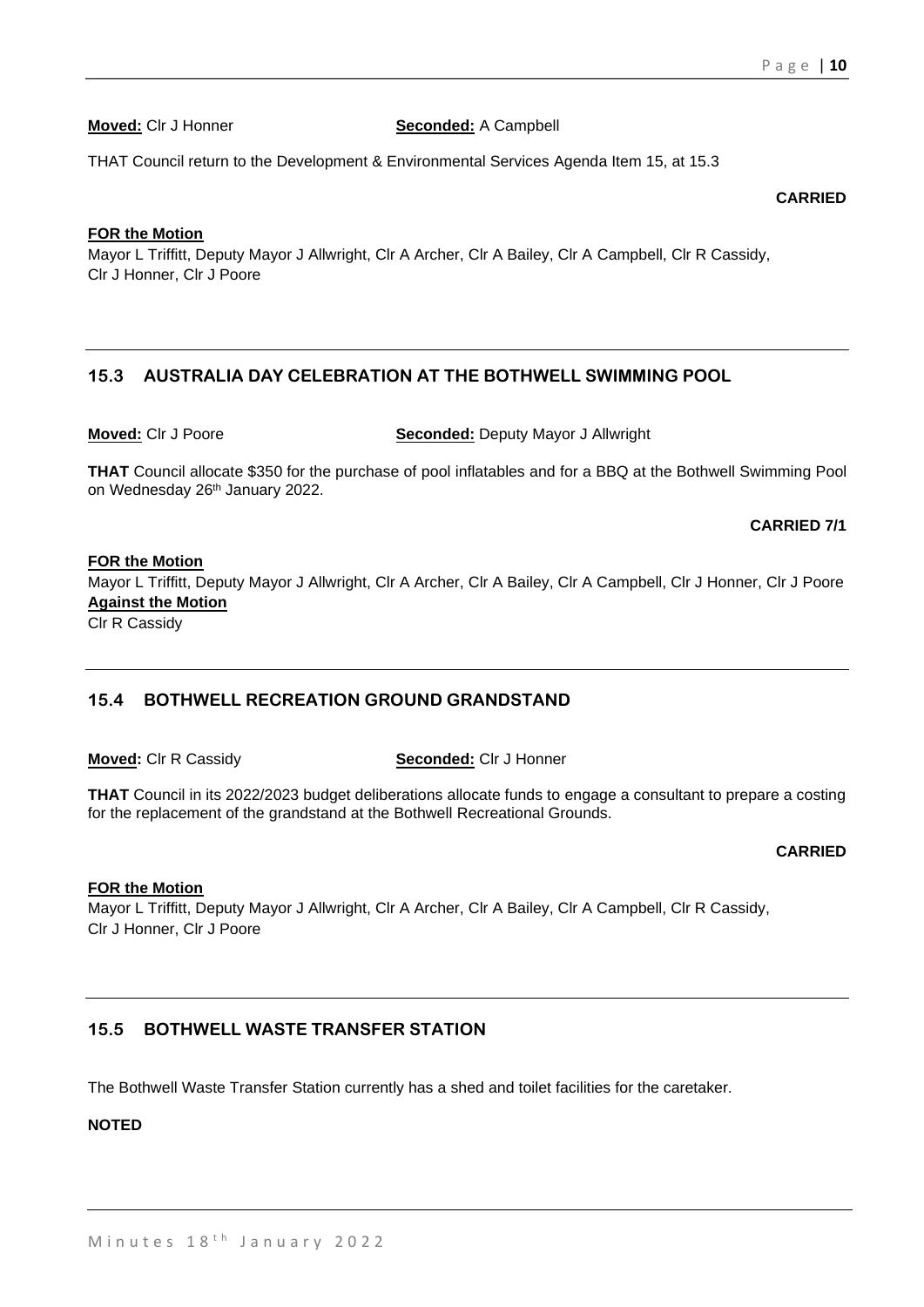# **15.6 HAMILTON COUNCIL OFFICE RE-ROOF**

**Moved:** Deputy Mayor J Allwright **Seconded:** CIr R Cassidy

**THAT** the **f**inal structural plans for Hamilton Office building be completed taking into account advice from the Tasmanian Heritage Council.

**CARRIED 5/3**

#### **FOR the Motion**

Deputy Mayor J Allwright, Clr A Bailey, Clr A Campbell, Clr R Cassidy Clr J Honner, **Against the Motion** Mayor L Triffitt, Clr A Archer, Clr J Poore

# **15.7 COVID UPDATE & DRAFT POLICY**

**Moved:** Clr R Cassidy **Seconded:** A Campbell

**THAT** the Manager DES in conjunction with the EHO prepare a draft Covid Policy for Council discussion/ consideration at the next meeting of Council to be held on 15<sup>th</sup> February.

#### **CARRIED**

#### **FOR the Motion**

Mayor L Triffitt, Deputy Mayor J Allwright, Clr A Archer, Clr A Bailey, Clr A Campbell, Clr R Cassidy, Clr J Honner, Clr J Poore

# **15.8 RUBBISH – UPDATE**

Mr G Rogers Manager DES gave a brief update with the issue of rubbish accumulation at several locations within the Central Highlands**,** in particular the area at Arthurs Lake Shop. Extra rubbish collection has been organised in the interim. It was noted that rubbish collection services for the Central Highlands will be going to tender shortly.

# **15.8 DES BRIEFING REPORT**

#### **PLANNING PERMITS ISSUED UNDER DELEGATION**

The following planning permits have been issued under delegation during the past month.

#### **NO PERMIT REQUIRED**

| DA NO.       | <b>APPLICANT</b> | <b>LOCATION</b>              | <b>PROPOSAL</b>                          |
|--------------|------------------|------------------------------|------------------------------------------|
| 2021 / 00116 | G Cole           | 95 Barren Plains Road, Miena | Outbuilding                              |
| 2021/00121   | D E Marney       | 63 Laycock Drive, Interlaken | Outbuilding & Addition to<br>Outbuilding |
| 2021 / 00113 | A Hope           | 22 Johnsons Road, Miena      | Outbuilding                              |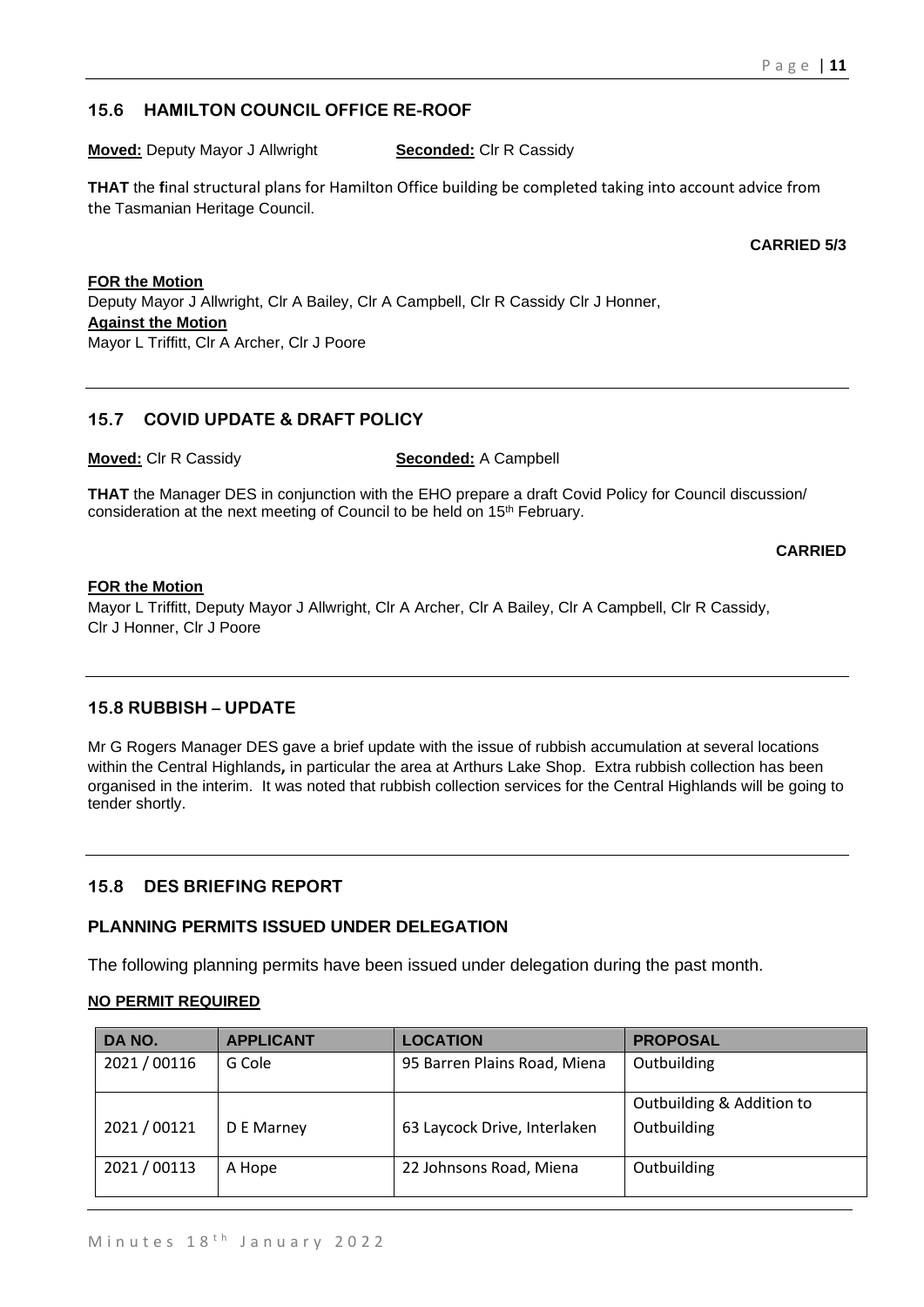# **PERMITTED**

| DA NO.       | <b>APPLICANT</b>        | <b>LOCATION</b>                | <b>PROPOSAL</b>                  |
|--------------|-------------------------|--------------------------------|----------------------------------|
| 2021/00111   | S M Sonners             | 7 Franklin Place, Hamilton     | <b>Outbuilding &amp; Carport</b> |
| 2021 / 00110 | TA & S D Wallace        | 880 Ellendale Road, Ellendale  | <b>Visitor Accommodation</b>     |
|              |                         | 31 Bronte Estate Road, Bronte  |                                  |
| 2021 / 00107 | A L Ford                | Park                           | <b>Dwelling</b>                  |
|              |                         | (Part Of) CT 181407/1 & CT     |                                  |
|              |                         | 181406/1 Victoria Valley Road, |                                  |
| 2021 / 00115 | <b>Woolcott Surveys</b> | London Lakes                   | <b>Boundary Reorganisation</b>   |
|              |                         | L807 Interlaken Road,          | Change of Use Visitor            |
| 2021/00122   | N D Ruff                | Interlaken                     | Accommodation                    |

#### **DISCRETIONARY**

| DA NO.       | <b>APPLICANT</b>           | <b>LOCATION</b>               | <b>PROPOSAL</b>                    |
|--------------|----------------------------|-------------------------------|------------------------------------|
|              |                            | 204 Meadow Bank Road,         |                                    |
| 2021 / 00104 | J W Dorkings               | Meadowbank                    | Visitor Accommodation              |
|              |                            | 213 Bradys Lake Road, Bradys  | Dwelling Alterations and           |
|              |                            |                               |                                    |
| 2021 / 00102 | S Rancic                   | Lake                          | Addition                           |
|              | <b>Central Highlands</b>   |                               |                                    |
| 2021 / 00100 | Council                    | 26 Hollow Tree Road, Bothwell | Digital Score Board                |
|              |                            |                               |                                    |
|              |                            | 1570 Marked Tree Road,        |                                    |
| 2021 / 00106 | M G & J M Callanan         | <b>Hollow Tree</b>            | <b>Visitor Accommodation</b>       |
|              |                            |                               |                                    |
| 2021 / 00109 | <b>Pettit Designs</b>      | 6992 Lyell Highway, Ouse      | <b>Dwelling</b>                    |
|              |                            |                               |                                    |
|              |                            | CT 135597/1 Heals Spur,       | <b>Utilities (Upgrade Existing</b> |
| 2021 / 00108 | <b>Telstra Corporation</b> | Florentine Road, Florentine   | Telecommunications Facility)       |
|              |                            |                               |                                    |

### **ANIMAL CONTROL**

#### **IMPOUNDED DOGS** One dog was impounded during the past month and was reclaimed by its owner.

#### **STATISTICS AS OF 12 January 2022**

#### **Registrations** Total Number of Dogs Registered in 2020/2021 Financial Year – 978

2021/2022 renewal have been issued.

- Number of Dogs Currently Registered 914
- Number of Dogs Pending Re-Registration 31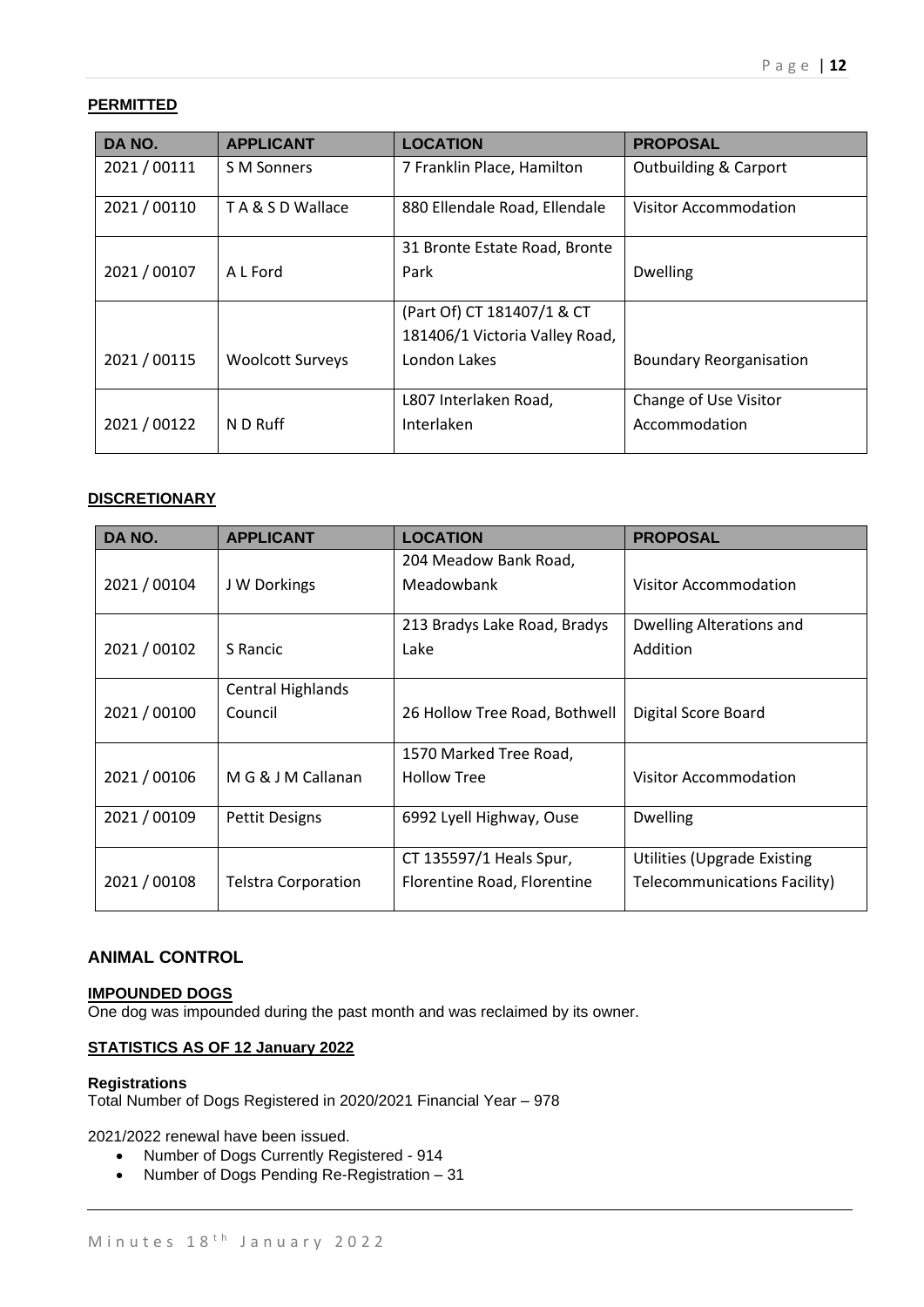#### **Kennel Licences**

Total Number of Kennel Licences Issued for 2020/2021 Financial Year – 29

2021/2022 Renewal have been Issued.

- Number of Licenses Issued 30
- Number of Licences Pending 0

*Mr G Rogers left the meeting at 11.10*

# **16.0 WORKS & SERVICES**

**Moved:** Clr R Cassidy **Seconded:** Clr A Campbell

**THAT** the Works & Services Report be received.

**CARRIED**

#### **FOR the Motion**

Mayor L Triffitt, Deputy Mayor J Allwright, Clr A Archer, Clr A Bailey, Clr A Campbell, Clr R Cassidy, Clr J Honner, Clr J Poore

#### **16.1 PELHAM LANDSLIP UPDATE**

**NOTED**

#### **16.2 ELLENDALE PLAY EQUIPMENT**

**DEALT WITH UNDER DEPUTATIONS**

#### **16.3 POLICY NO. 2021-60 ROADSIDE MEMORIALS POLICY**

**Moved:** Clr A Archer **Seconded:** Deputy Mayor J Allwright

**THAT** a revised Policy for Roadside Memorials be tabled at the next meeting of Council

#### **CARRIED**

#### **FOR the Motion**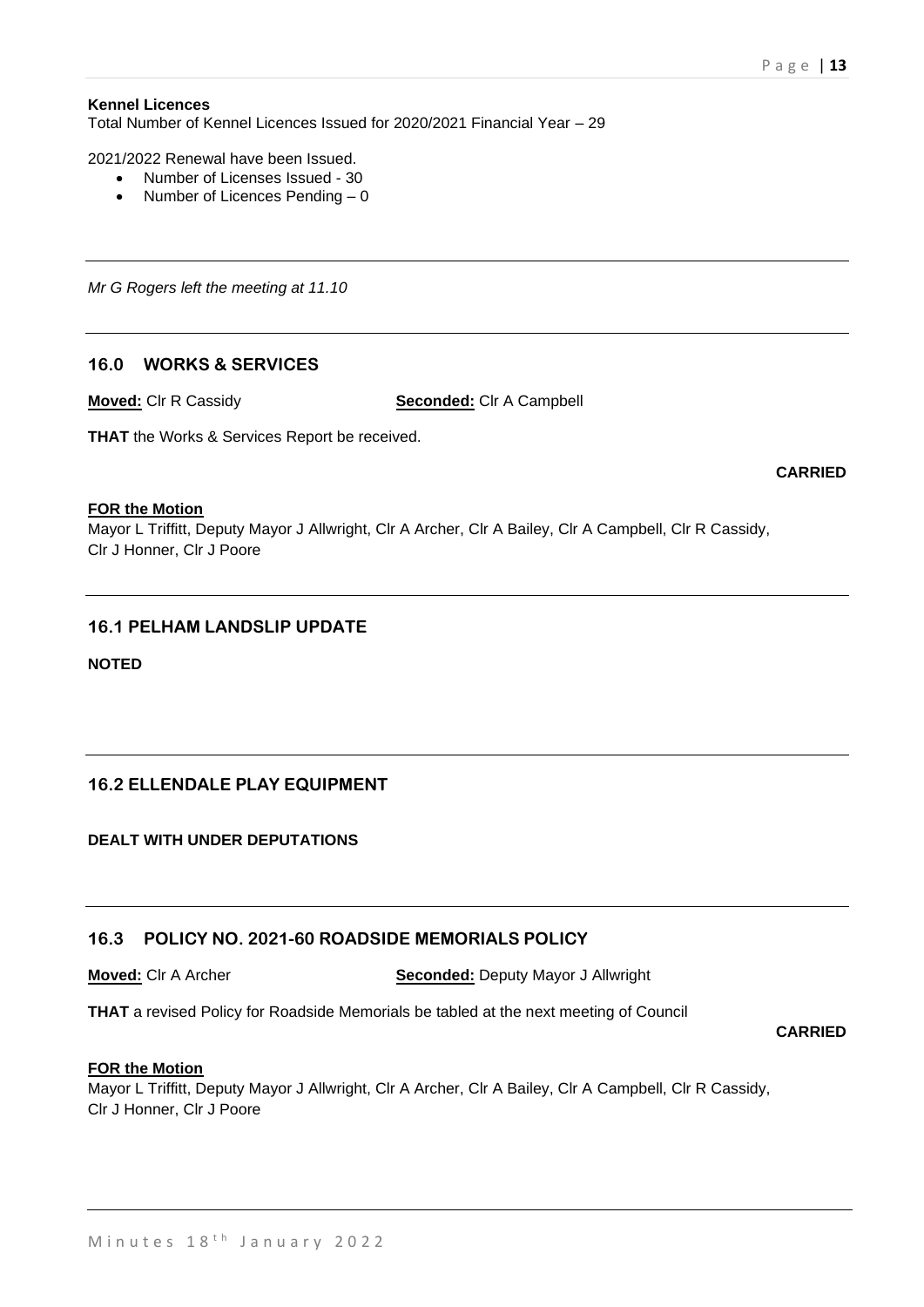# **16.4 LOCAL ROADS AND COMMUNITY INFRASTRUCTURE PROGRAM PHASE 3**

**Moved:** Clr R Cassidy **Seconded:** Clr A Bailey

- Replacement of the Ellendale Toilet Block near the park \$150,000
- Replace Toilets & BBQ facilities and shelter at Dunrobin, Meadowbank \$150,000
- Concrete Footpaths & Kerb Hamilton Franklin Place \$ 220,000
- Asphalt Footpath Upgrade Patrick Street Bothwell \$100,000
- Construct & Seal 1.5 kms Thousand Acre Lane \$558,256

#### **FOR the Motion**

Mayor L Triffitt, Deputy Mayor J Allwright, Clr A Archer, Clr A Bailey, Clr A Campbell, Clr R Cassidy, Clr J Honner, Clr J Poore

# **16.5 PATHWAYS TASMANIA TO UTILISE ELLENDALE ROAD**

**Moved:** Clr J Honner **Seconded:** Clr A Campbell

**THAT** Council grant approval for Pathways Tasmania to utilize Ellendale Road for their 100km road race on March 19<sup>th</sup>, 2022.

#### **CARRIED**

#### **FOR the Motion**

Mayor L Triffitt, Deputy Mayor J Allwright, Clr A Archer, Clr A Bailey, Clr A Campbell, Clr R Cassidy, Clr J Honner, Clr J Poore

*Mr J Branch Manager Works & Services left the meeting at 12.15*

# **17.0 ADMINISTRATION**

#### **17.1 LAND-BORNE INFLATABLE AMUSEMENT DEVICES**

**Moved:** Clr A Campbell **Seconded:** Clr R Cassidy

#### **THAT:**

- **1.** Council prohibit the use of jumping castle and all other land born inflatable devices on all land owned and/or controlled by Council.
- **2.** And inform the public and users of Council's land either owned and/or controlled.

#### **CARRIED**

#### **FOR the Motion**

Mayor L Triffitt, Deputy Mayor J Allwright, Clr A Archer, Clr A Bailey, Clr A Campbell, Clr R Cassidy, Clr J Honner, Clr J Poore

# **CARRIED**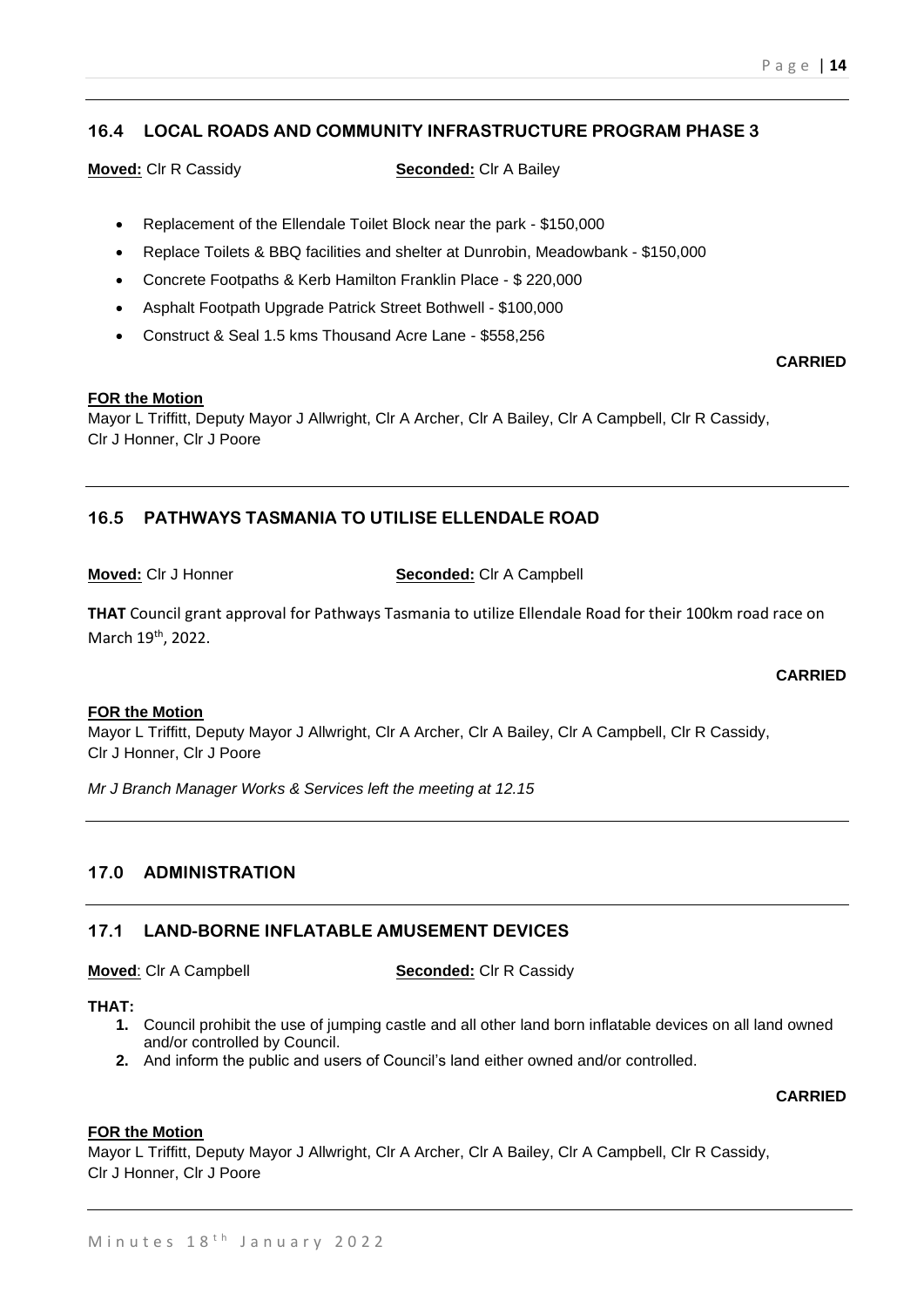# **17.2 UNDERSTANDING AND PROMOTING ACTIVE LIVING IN RURAL TASMANIA: UPROAR**

#### **NOTED**

### **17.3 REVIEW OF THE LOCAL GOVERNMENT ACT**

**THAT** Council inform Dion Lester CEO of LGAT that 12, 22 and 34 on the list of reforms are Council's priorities.

#### **FOR the Motion**

Mayor L Triffitt, Deputy Mayor J Allwright, Clr A Archer, Clr A Bailey, Clr A Campbell, Clr R Cassidy, Clr J Honner, Clr J Poore

#### **17.4 PUB WITH NO BEER REST AREA**

**Moved:** Clr J Honner **Seconded:** Clr R Cassidy

**THAT** Council defer this item until a later date when ownership of the land has been finalised.

#### **CARRIED**

**CARRIED**

#### **FOR the Motion**

Mayor L Triffitt, Deputy Mayor J Allwright, Clr A Archer, Clr A Bailey, Clr A Campbell, Clr R Cassidy, Clr J Honner, Clr J Poore

#### **17.5 FEDERAL ELECTION PROJECTS -**

**RESOLVED THAT** the Mayor liaise with members of Parliament to seek funding for suitable projects, for example sealing of the Marlborough Highway.

# **17.6 LOAN AGREEMENT – CENTRAL HIGHLANDS VISITOR CENTRE**

**Moved:** Clr J Poore **Seconded:** Deputy Mayor J Allwright

**THAT** Council authorise the General Manager to sign and seal the Tasmanian Museum and Art Gallery loan agreement.

#### **CARRIED**

#### **FOR the Motion**

Mayor L Triffitt, Deputy Mayor J Allwright, Clr A Archer, Clr A Bailey, Clr A Campbell, Clr R Cassidy, Clr J Honner, Clr J Poore

#### **Moved:** J Honner **Seconded**: J Poore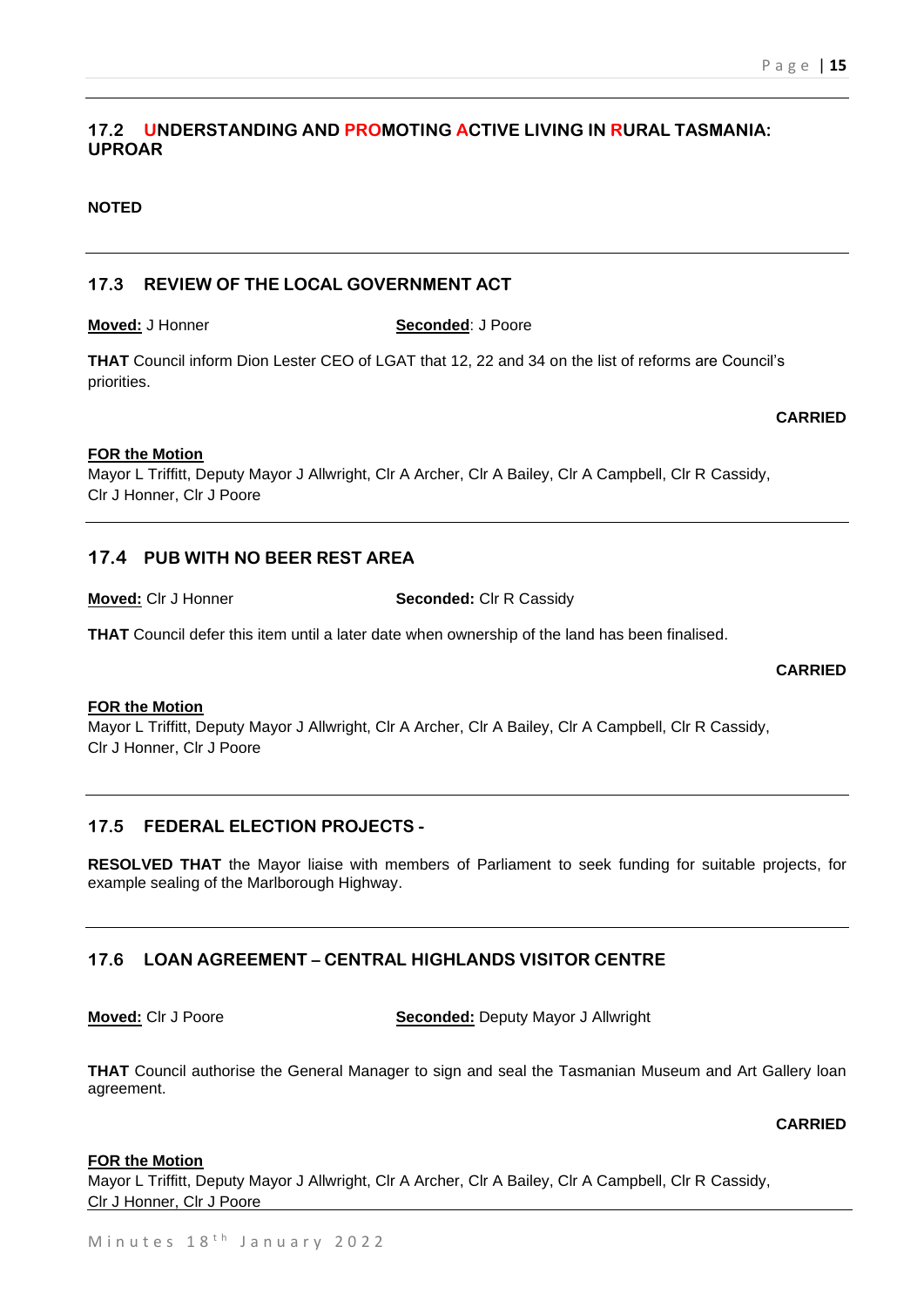# **17.7 STATE GRANTS COMMISSION - 2022 HEARING AND VISITS**

**Moved:** Clr J Honner **Seconded:** Clr A Campbell

**THAT** Councillors provide their comment on the State Grants Commission - Discussion Papers to the General Manager by Thursday the 27 January 2022 so that a Council can provide comments to the State Grants Commission before the Hearings and Visits begin.

**CARRIED**

#### **FOR the Motion**

Mayor L Triffitt, Deputy Mayor J Allwright, Clr A Archer, Clr A Bailey, Clr A Campbell, Clr R Cassidy, Clr J Honner, Clr J Poore

#### . **17.8 GREAT LAKE ADVENTURE TRAIL**

**NOTED**

# **17.9 CENTRAL HIGHLANDS ADVENTURE WEEKEND**

**NOTED**

# **17.10 ELECTRIC VEHICLE CHARGER AT OUSE**

**Moved:** Clr R Cassidy **Seconded:** Clr J Poore

**THAT** Council authorise the General Manager to sign and seal the agreement between Electric Highway Tasmania and Central Highland Council for the lease of the Ouse electric vehicle charger site.

#### **CARRIED**

#### **FOR the Motion**

Mayor L Triffitt, Deputy Mayor J Allwright, Clr A Archer, Clr A Bailey, Clr A Campbell, Clr R Cassidy, Clr J Honner, Clr J Poore

# **17.11 BI-CENTENARY OF THE TOWNSHIP OF BOTHWELL EVENT**

**Moved:** Clr J Poore **Seconded:** Clr J Honner

- **1. THAT** Council agree to reschedule the Bi-Centenary of the township of Bothwell event to later in 2022 and that the Bi-Centenary working group recommend a new date for the event.
- **2. That** Council allocate an additional \$50,000 to the Bi-Centenary of the township of Bothwell event.

#### **CARRIED**

#### **FOR the Motion**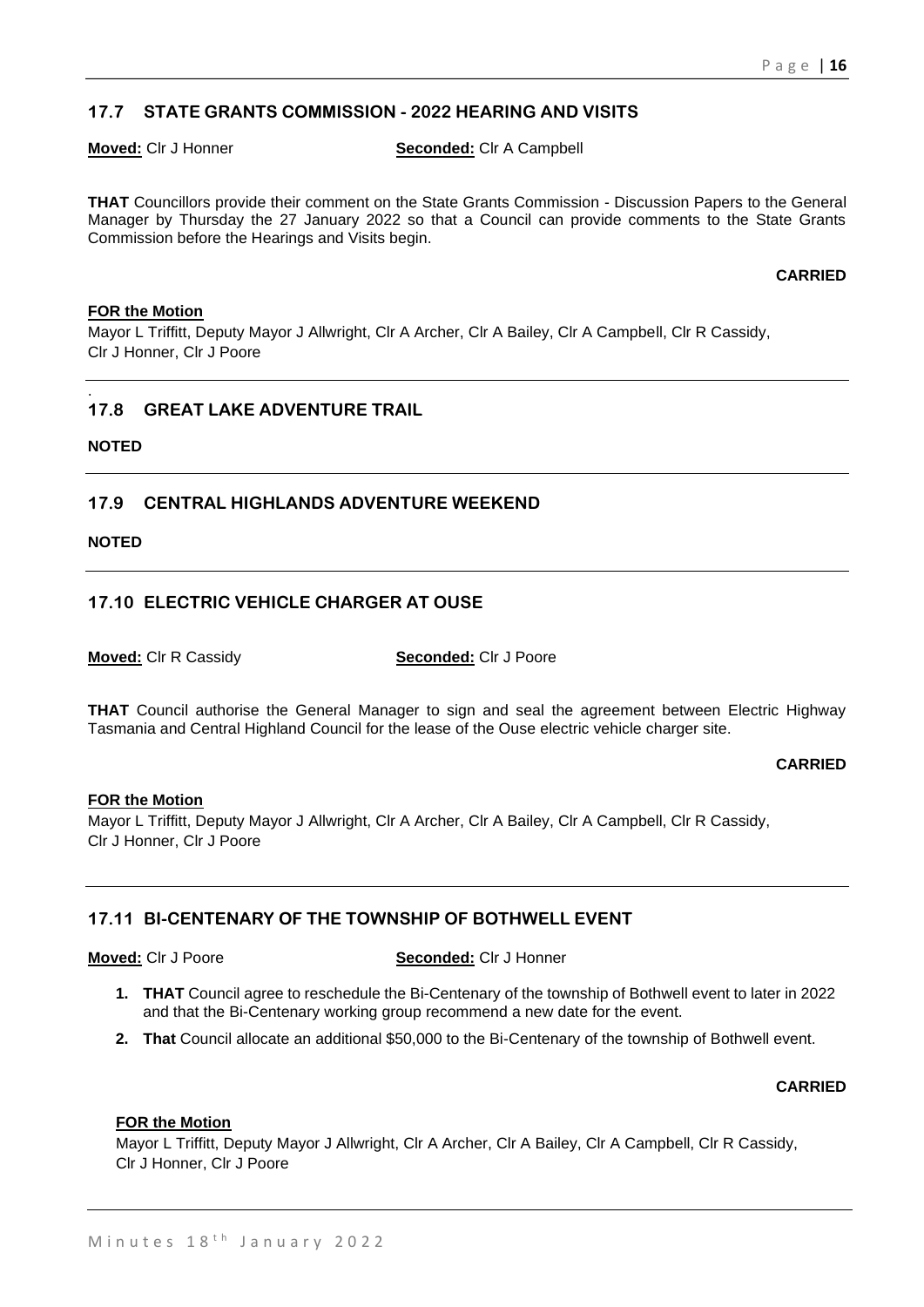# **17.11A OTHER CELEBRATIONS AND EVENTS**

# **AUSTRALIA DAY EVENT**

**Moved:** Clr R Cassidy **Seconded:** J Poore

**THAT** the Australia Day Event to be held at Bronte Park on 26 January be postponed to another date with input from recipients.

**CARRIED 5/3**

### **FOR the Motion**

Mayor L Triffitt, Clr A Bailey, Clr R Cassidy Clr J Honner, Clr J Poore **Against the Motion** Deputy Mayor J Allwright, Clr A Archer, Clr A Campbell,

# **17.12 TASWATER BOARD SELECTION COMMITTEE – ELECTION OF SOUTHERN REPRESENTATIVE**

**Moved:** Clr J Poore **Seconded:** Clr A Campbell

**THAT** the Central Highlands Council Owners' Representative vote for Mayor Bec Thomas as the Board Selection Committee member.

**CARRIED**

# **FOR the Motion**

Mayor L Triffitt, Deputy Mayor J Allwright, Clr A Archer, Clr A Bailey, Clr A Campbell, Clr R Cassidy, Clr J Honner, Clr J Poore

# **17.13 UPGRADE POWER SUPPLY BBQ SHED HAMILTON SHOWGROUNDS**

#### **Moved:** Clr A Campbell **Seconded:** Clr A Bailey

**THAT** Council agree to pay the sum of \$3,216 to the Hamilton Show Committee for the purchase of materials for the power supply upgrade at the BBQ shed Hamilton Showgrounds on the condition that the building is on Council land.

#### **CARRIED**

# **FOR the Motion**

Mayor L Triffitt, Deputy Mayor J Allwright, Clr A Archer, Clr A Bailey, Clr A Campbell, Clr R Cassidy, Clr J Honner, Clr J Poore

# **17.14 METAL ARTWORK GRETNA WAR MEMORIAL**

**Moved:** Clr J Honner **Seconded:** Deputy Mayor J Allwright

**THAT** the Gretna War Memorial Silhouette Soldiers be placed at either side of the bottom entrance.

**CARRIED**

# **FOR the Motion**